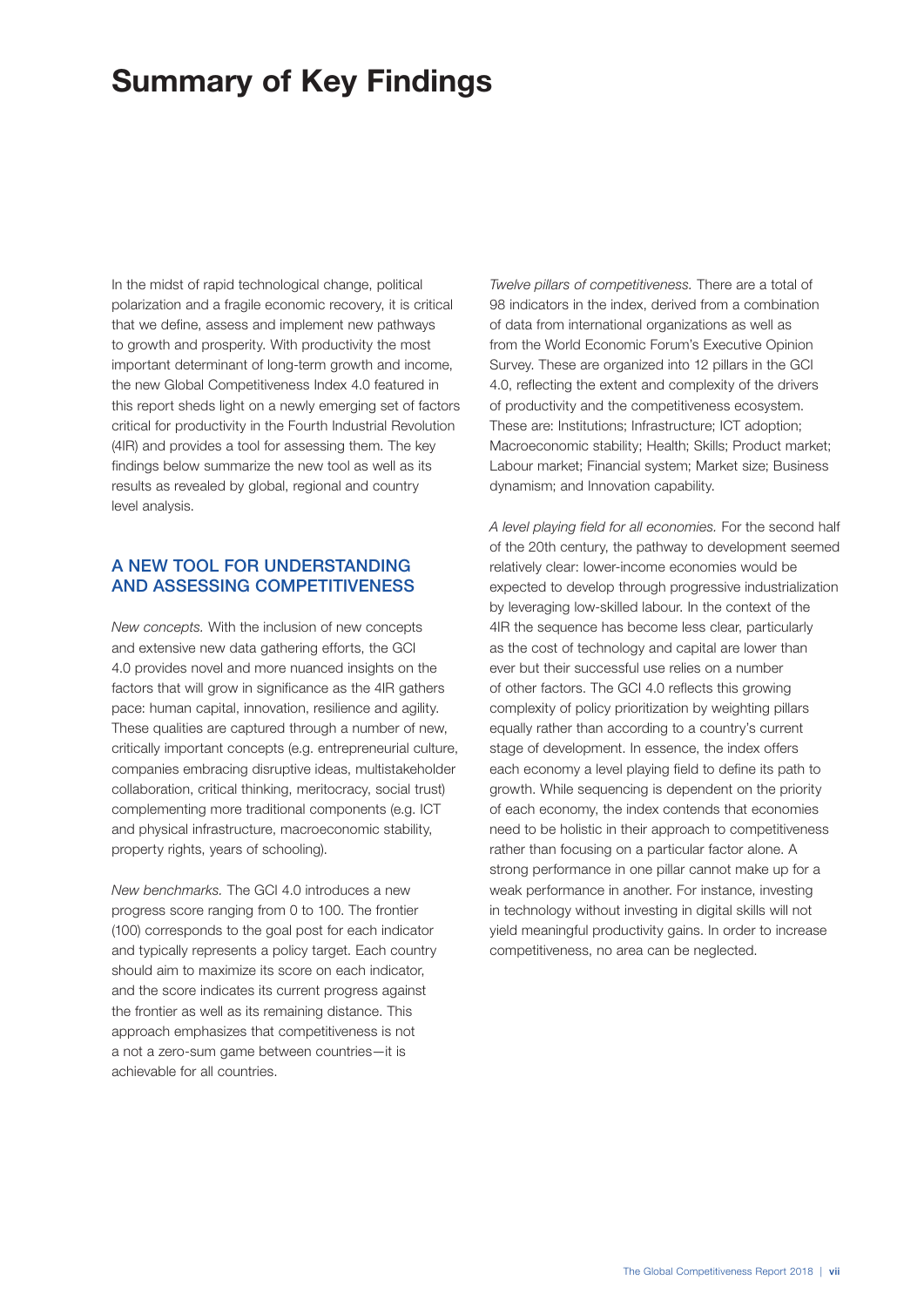## REGIONAL AND COUNTRY RESULTS

*Top ten economies.* The United States is the closest economy to the frontier, the ideal state, where a country would obtain the perfect score on every component of the index. With a competitiveness score of 85.6, it is 14 points away from the frontier mark of 100, implying that even the top-ranked economy among the 140 has room for improvement. It is followed by Singapore (83.5) and Germany (82.8). Switzerland (82.6) comes in at 4th place, followed by Japan (82.5), Netherlands (82.4), Hong Kong SAR (82.3). The United Kingdom (82.0), Sweden (81.7) and Denmark (80.6) round out the top ten.

*Regional highlights.* Globally, the median score is 60.0. Between the US (85.6, 1st) and Chad (35.5, 140th) there is a wide range of performance across regions and countries. Europe and North America are, combined, home to seven of the 10 most competitive economies. East Asia and the Pacific region, home to the other three top ten economies, achieves the highest median score (72.6) among all regions, ahead of Europe and North America (70.8). At the other end of the spectrum, 17 of the 34 sub-Saharan African economies studied are among the bottom 20 globally, and the region's median is a low 45.2, less than halfway to the frontier. While regional averages are helpful for global comparisons, there are vast disparities within regions, implying that economies are not necessarily hampered by geography in their quest for competitiveness. The existence of pockets of over- or under-performance within each region suggests the need for proactive policies and leadership. For example, in Europe, there are four very distinct groups of countries with very different competitiveness levels and, within the EU, Germany's overall competitiveness score (82.8, 3rd) is 20 points higher than Greece (62.1, 57th). In Latin America, Chile's score (70.3, 33rd) is nearly twice that of Haiti (36.5, 138th). Mauritius (63.7, 49th), Sub-Saharan Africa's best performer, is nearly 30 points and over 91 places ahead of Chad. In South-East Asia, Singapore (2nd, 83.5) is 34 points closer to the frontier than Lao PDR (49.3, 112th). In some cases, the score differential between two neighbouring countries is large; there are approximately 20 points between the Dominican Republic (57.4) and Haiti (36.5), between Colombia (61.6) and Venezuela (43.2), and between Thailand (67.5) and Cambodia (50.2). *A mixed performance across the G20 and the BRICS.* Within the G20, almost 30 points and 80 ranks separate the United States (85.6, 1st) from Argentina (57.5, 81st), the best and worst performing economies of the group, respectively. Of the BRICS grouping of large emerging markets, China is the most competitive, ranking 28th and with a score of 72.6. It is followed by the Russian Federation, which is ranked 43rd. These are the only two in the top 50. Next is India, which ranks 58th, up five places from 2017: with a score of 62.0, it registers the largest gain of any country in the G20. India is followed by South Africa, which falls five places this year to 67th. Last is Brazil, which slips three places to 72nd place. Within the G20, on health, the clear leader is Japan, which ranks first with a perfect score of 100, while South Africa is 127th with a score of 43.2. Differences on the Financial system pillar are small—there are fewer than 20 points between Canada (94.5, 6th) and Italy (76.3, 125th)—but the same cannot be said when it comes to the Macroeconomic stability pillar. While 11 of the 19 members obtain a score above 90 on this pillar, the context in Turkey (67.3, 116th), Brazil (64.6, 122nd) and Argentina (44.9, 136th) remains volatile. The Republic of Korea is the world's champion in terms of broadbased ICT adoption, with a near perfect score of 91.3 on this pillar. By contrast, India is among the weakest performers, with a score of 28.0 (117th), despite its vibrant IT sector. There is also a physical infrastructure gap among G20 economies (about 30 points between Japan and Indonesia, the best and worst performers, respectively). There are stark contrasts in terms of innovation capabilities, too. While Germany (87.5), the US (86.5), Japan (79.3), the United Kingdom (79.2) and Korea (79.2) are beacons of innovation, other G20 countries are significantly lower. China's innovation score (64.4) is similar to Italy's (65.8), not too far from Australia's (69.8), and more than 10 points above India's (53.8) and Russia's (50.7).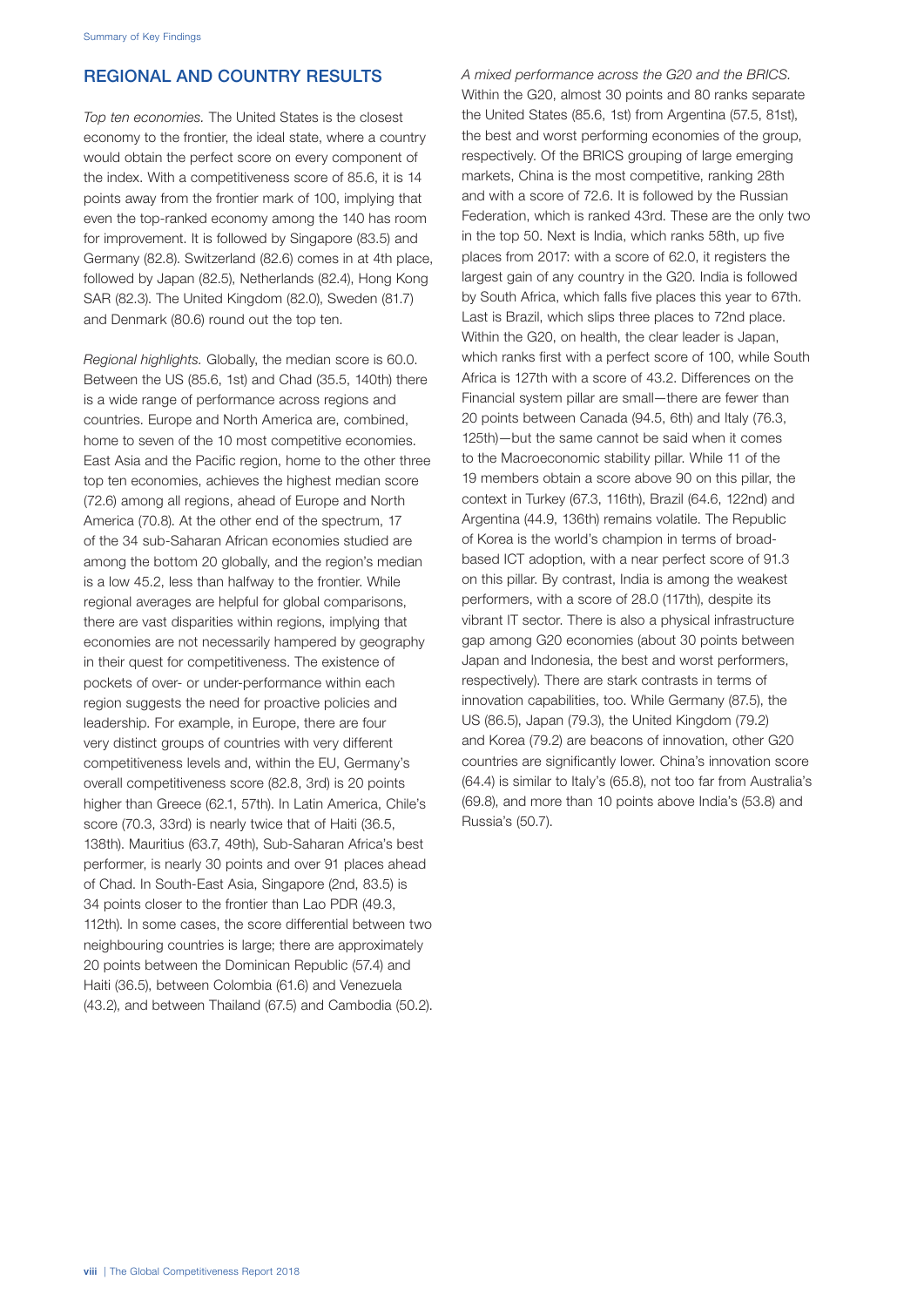### GLOBAL TRENDS AND IMPLICATIONS

*All economies must invest in broader measures of competitiveness today to sustain growth and income in the future.* The results demonstrate a strong correlation between competitiveness and income level. For instance, high-income economies make up the entire top 20 and only three non-high-income economies feature in the top 40: Malaysia (25th), China (28th), and Thailand (38th). However, some economies are over-performers and others under-performers when it comes to putting in place the building blocks of competitiveness at their current level of income. Economies that underperform in competitiveness given their current income level may have difficulty sustaining that level without improving their competitiveness. Most of these outlying countries are mineral resource-rich—for example, Qatar, Brunei Darussalam, Kuwait, Trinidad and Tobago, and Venezuela. Despite having a similar level of income as Chile, Venezuela's GCI score is nearly 30 points lower. Countries who want sustained growth and rising income levels must invest beyond their current areas of strength.

*Enhancing the fundamentals of competitiveness today will improve resilience to shocks.* Building economic resilience through competitiveness is more important than ever in today's volatile context, with a wide range of vulnerabilities, technological change, geopolitical tensions and potential flash points around the world. The results reveal that countries that optimize their performance on the factors included in the GCI 4.0 are also more resilient to various shocks. Likewise, more competitive countries are also better equipped to address the challenges of the 4IR.

*While openness is good for growth governments must support those who lose out to globalization.* At a time of escalating trade tensions and backlash against globalization, the report reveals the importance of openness for competitiveness: more open economies are more innovative and their markets more competitive. However, while openness has been a 'win-win' between countries it is at times a 'win-lose' within countries. Attempting to address inequality by reversing globalization is counterproductive for sustained economic growth. Policies should, therefore, focus on improving the conditions of those specifically impacted by globalization rather than favouring protectionism. Combining GCI data with other sources suggests that redistributive policies, safety nets, investments in human capital, and more progressive taxation could help reduce inequality without compromising a country's level of competitiveness. Additionally, the definition of openness must look to concepts beyond trade, freedom of people's movement and ideas exchange. Using such a definition, we find that Singapore, Germany, Netherlands, Sweden, Finland and the United States are some of the most open countries in the world, while the Islamic Republic of Iran and Ethiopia are among the least open. Brazil and India also emerge as relatively "closed".

*Technology-based leapfrogging remains elusive.* The promise of leveraging technology for economic leapfrogging remains largely unfulfilled. There are, at most, 4.5 billion smartphones in use in the world and more than half of humanity has never gone online. While the promise of ICTs for productivity is high—and although ICTs can clearly be catalysts for other drivers of productivity, such as innovation and business dynamism—it would be misguided to rely on technology alone to solve all problems, in education, health, governance or transport infrastructure, for example. For many of the least competitive economies, the root causes of slow growth continue to be the 'old' developmental issues such as institutions, infrastructure and skills. For technology-based leapfrogging to offer a new path to development for low-income economies, these issues cannot be ignored.

*Agility and future-readiness are key in a changing world.* Amidst the transformations and disruptions brought about by the 4IR, adaptability and agility of all stakeholders—individuals, governments and businesses—will be key features in successful economies. These concepts are captured through several indicators in the GCI 4.0. The results show, for example, that Singapore's government is the most 'future-ready' (85.6), followed by Luxembourg's (79.0) and the United States' (78.3). The United Arab Emirates (76.7) and four other Gulf countries appear in the top 10, which also features Malaysia (71.0, 9th). The governments of Brazil (24.9, 129th), Greece (19.4, 135th) and Venezuela (7.8, 140th and last) are perceived as among the least 'future-ready'. The skillset of the population is another criterion of adaptability. With the right skills, workers can become the actors of the economic transformation rather than becoming victims of it. The results suggest that Sweden's workforce is the most technology-savvy (80.6), while vocational training in Switzerland is by far the most advanced in the world (92.3). Switzerland is also the most effective with active labour market policies encouraging reskilling and retraining, while American companies are the most ready to embrace risk or disruptive business ideas (77.5).

*Weak institutions continue to hamper competitiveness.* Weak institutions—defined as including security, property rights, social capital, checks and balances, transparency and ethics, public-sector performance and corporate governance—continue to hinder competitiveness, development and well-being in many countries. The Institutions pillar is the second-lowest